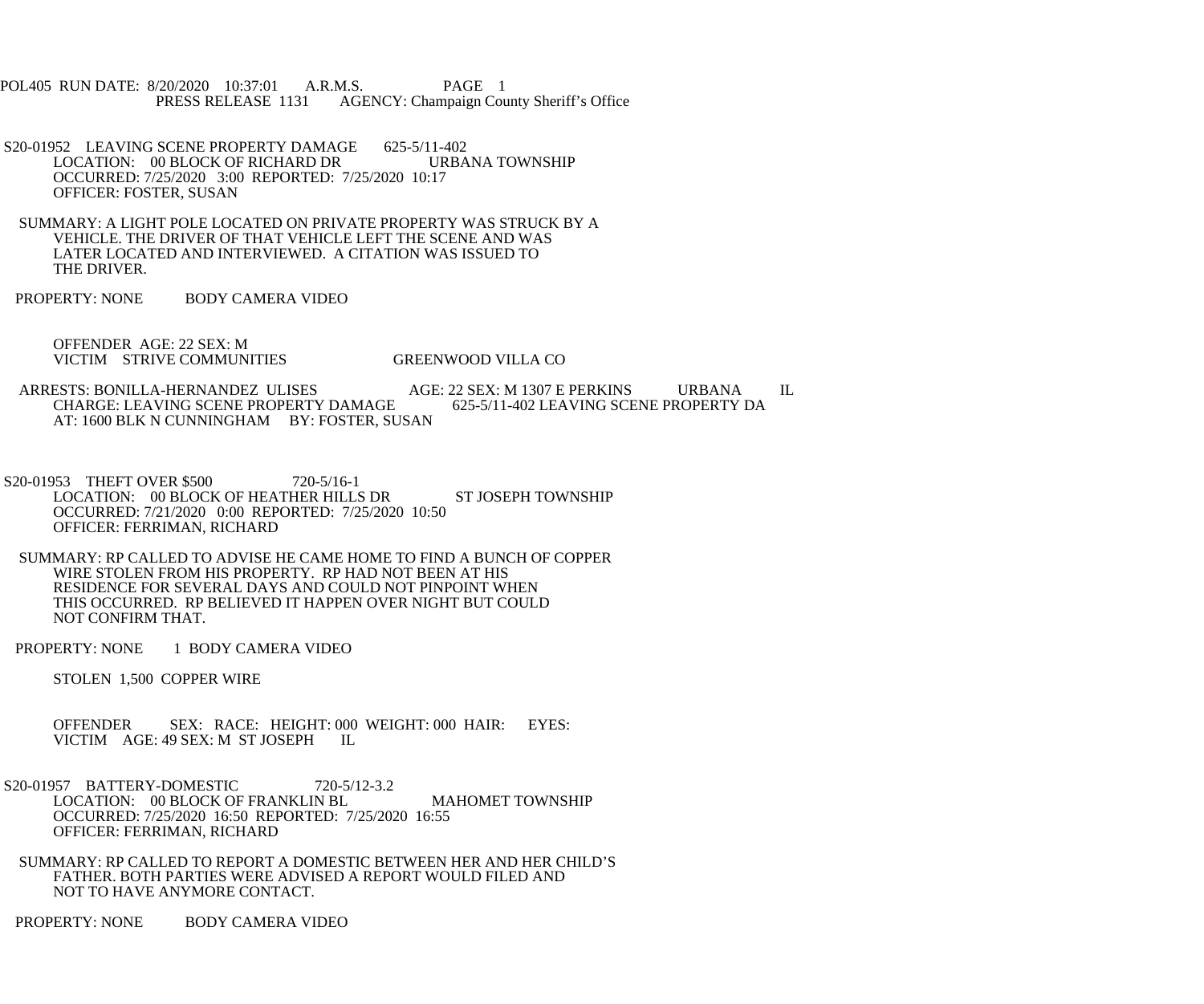POL405 RUN DATE: 8/20/2020 10:37:01 A.R.M.S. PAGE 2<br>PRESS RELEASE 1131 AGENCY: Champaign Cou AGENCY: Champaign County Sheriff's Office NONE 1 BODY CAMERA VIDEO

 OFFENDER AGE: 25 SEX: M OFFENDER AGE: 24 SEX: F VICTIM AGE: 25 SEX: M MAHOMET IL<br>VICTIM AGE: 24 SEX: F MAHOMET IL VICTIM AGE: 24 SEX: F MAHOMET

- S20-01961 WARRANT-IN STATE LOCATION: 00 BLOCK OF CENTURY BL S RANTOUL OCCURRED: 7/25/2020 20:45 REPORTED: 7/25/2020 20:45 OFFICER: FROMM, DANIEL
- SUMMARY: ON SATURDAY, 7/25/20, CHAMPAIGN COUNTY SHERIFF'S DEPUTIES CONDUCTED ROUTINE TRAFFIC ENFORCEMENT IN RANTOUL. DURING THE TRAFFIC ENFORCEMENT, DEPUTIES LOCATED AN INDIVIDUAL WITH A PIATT COUNTY WARRANT. THE INDIVIDUAL WAS ARRESTED AND TRANSPORTED TO THE CHAMPAIGN COUNTY SATELLITE JAIL.
- PROPERTY: NONE BODY CAMERA VIDEO
- PEOPLE: VICTIM SOCIETY-WARRANTS/RECOVERED PROPERTY OFFENDER AGE: 28 SEX: M
- ARRESTS: TESTER TIMOTHY R AGE: 28 SEX: M 207 W SHELLY DR APT #2C THOMASBORO IL CHARGE: WARRANT-IN STATE E WARRANT WARRANT-IN STATE BY: FROMM, DANIEL AT: 500 S CENTURY BLVD
- S20-01963 TRESPASS TO LAND/REAL PROPERTY 720-5/21-3 LOCATION: 2000 BLOCK OF BYRNEBRUK RD CHAMPAIGN TOWNSHIP OCCURRED: 7/25/2020 19:00 REPORTED: 7/26/2020 9:34 OFFICER: PRYOR, BILLY
- SUMMARY: THE REPORTING PERSON STATED UNKNOWN INDIVIDUALS DROVE AROUND ON THE GOLF COURSE OVER NIGHT. THERE WAS NO DAMAGE TO THE COURSE, BUT THERE ARE MARKS IN THE GRASS SHOWING THAT ATVS HAD BEEN DRIVEN AROUND THE GOLF COURSE.
- PROPERTY: NONE 1 BODY CAMERA VIDEO

NONE 1 PHOTOS-DIGITAL

 OFFENDER SEX: RACE: HEIGHT: 000 WEIGHT: 000 HAIR: EYES: VICTIM LINCOLNSHIRE FIELDS CHAMPAIGN IL

S20-02156 DRIVING UNDER THE INFL-ALCOHOL 625-5/11-501A2 OTHER TRAFFIC TICKETS LOCATION: 00 BLOCK OF STATE ST/W CLARK ST CHAMPAIGN OCCURRED: 8/12/2020 1:15 REPORTED: 8/12/2020 1:15 OFFICER: METZLER, JEFFREY